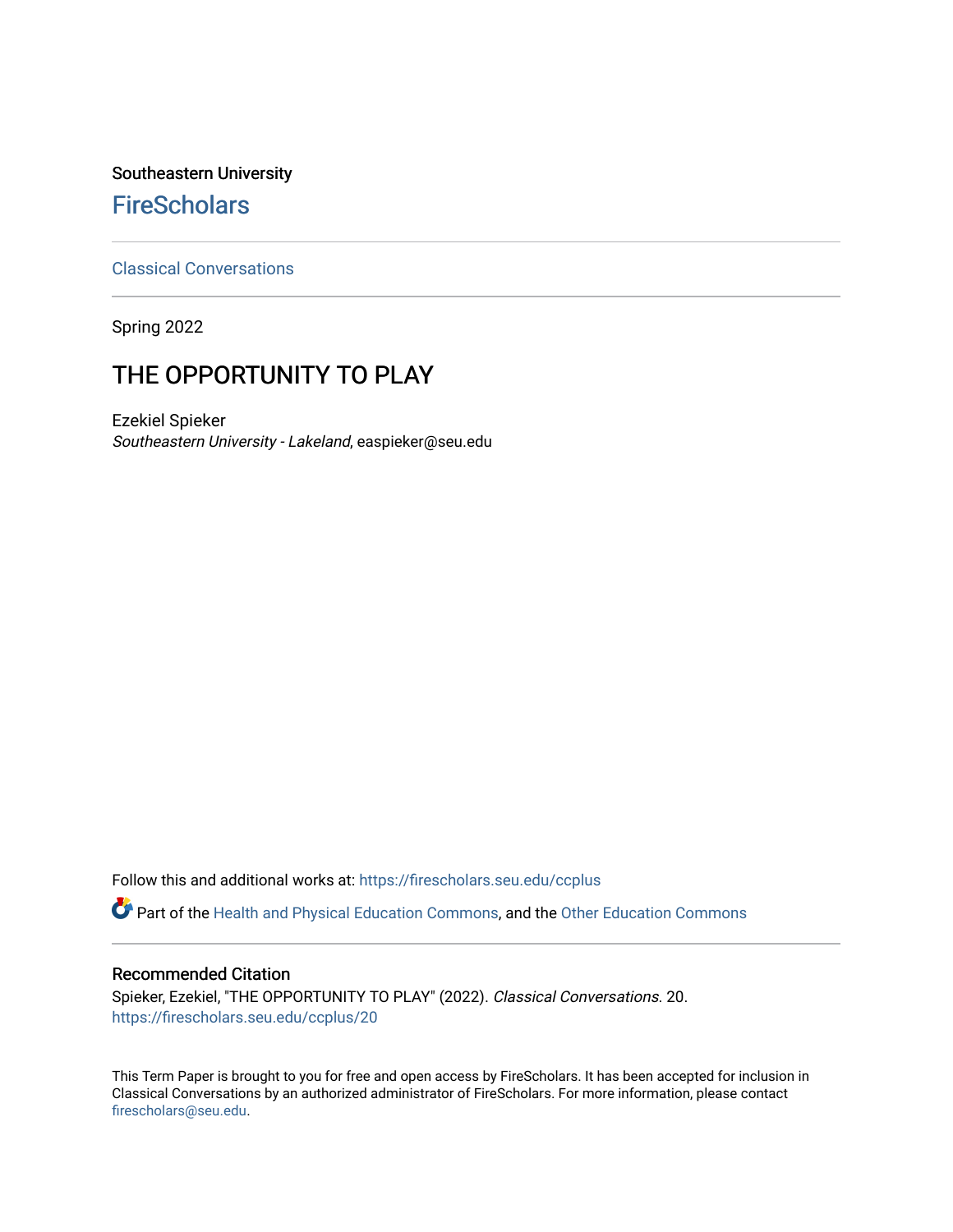### Ezekiel Spieker

April 2022

#### The Opportunity to Play

On January 31, 2022, I began my testimony on a Tim Tebow Bill before a committee in the Missouri House of Representatives with the words of NFL player and coach Mike Singletary: "Do you know what my favorite part of the game is? The opportunity to play" (HB 2369). Mike Singletary's quote speaks to me, as well as countless other homeschool students throughout America and Missouri, on a deeply personal level. In many states, homeschool students play sports and perform in recitals with their public school friends. In other states, however, they are barred from participation. Homeschoolers are welcomed in little league activities and travel teams, but when they reach seventh grade in Missouri, the Missouri State High School Activities Association steps in and excludes them from competing with their friends in their beloved activities. Rules prohibiting homeschool students from the opportunity to partake in community high school and junior high interscholastic competitions violate homeschool students' rights to due process and equal protection. Allowing these students to participate is the only fair solution; they and their families pay taxes, earn membership in the community, and excel both academically and athletically. The Missouri Legislature should take up and pass House Bill 2369, which would grant homeschoolers equal access to these activities. HB 2369 is legislation resulting from years of hard work, conversations, and compromise. Other states were consulted in the drafting of Missouri's Tim Tebow Bill, named for Florida football star Tim Tebow, who was allowed to play for his local high school despite being homeschooled. Using the opportunity to sharpen his skills, he gained the attention of scouts, played in college, and then the NFL.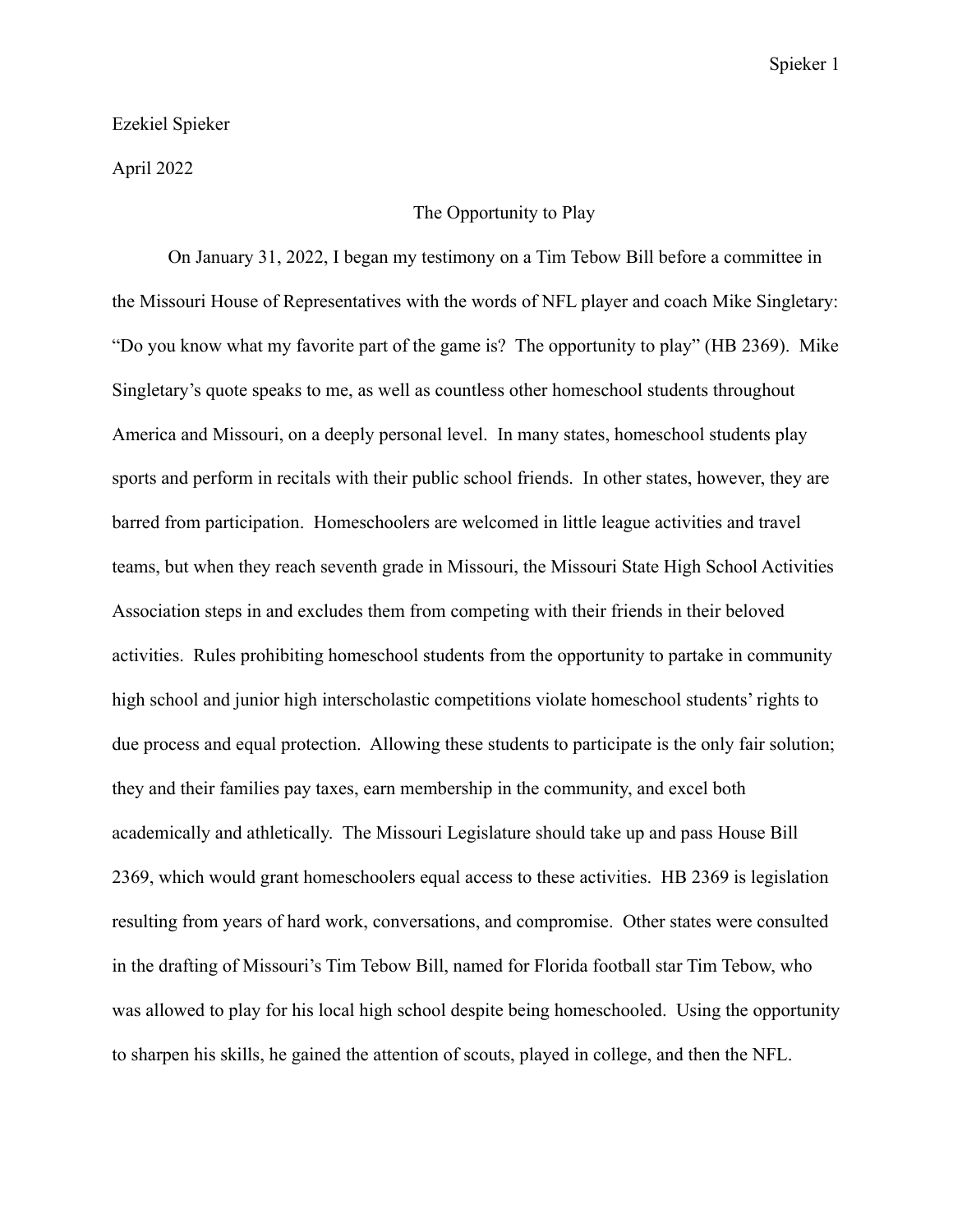Missouri's current version of this bill is moderated, but maintains the integrity of the mission. Common arguments against Tim Tebow Bills might initially appear valid, but upon closer examination, they prove inadequate. In fact, HB 2369 would help the school system. Missouri Legislators should pass HB 2369, recognizing the constitutional claims, the fairness aspect, the commonly supported sections, and the lack of logical opposition.

"To determine the constitutionality of an athletic organization's eligibility rule, it must be reviewed for purposes of due process and equal protection" (Webb). Due process refers to a clause contained within the Fourteenth Amendment, serving as "an assurance that all levels of American government must operate within the law and provide fair procedures" (Strauss). In this context, due process applies unless there is a rational reason for rejecting homeschool participation, which is nearly nonexistent upon further review. Equal protection is similar, a legitimate state objective for denying equal access must be established, or their equal protection rights are violated. Despite varying outcomes, several lawsuits have successfully opened doors for participation. Prohibiting homeschool students from even trying out for an athletic team or club violates their due process and equal protection rights.

When home-educated students are restricted from participation, they are being denied their due process rights by state action, as prohibitions hinder their opportunities to earn college scholarships. Under the due process clause, if the right in question is found to be a fundamental right, the court will apply "strict scrutiny" when examining the policies (Roberts). If the right is not fundamental, only "rational basis" will be applied (Roberts). The Supreme Court declared that sports are not a fundamental right. As a result, in order to side with a homeschool student's due process claim, the court must deem the exclusionary policies irrational. As the precedent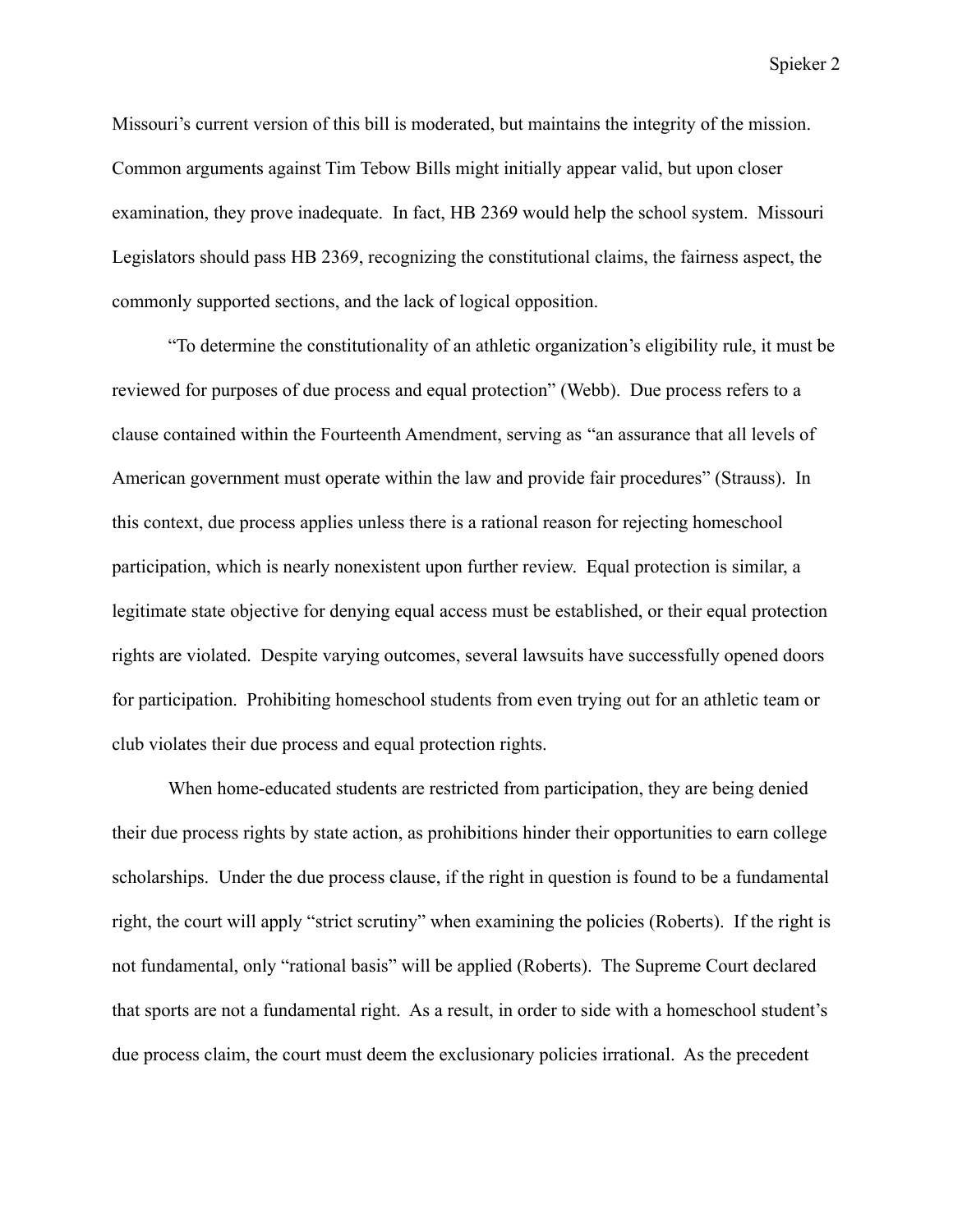currently stands, to rule against a homeschool student, "there must only be a rational relation between the ban and a legitimate state objective" (Roberts). Due process has traditionally been used to push back on government infringements and enactments that are "overbroad in their application concerning…protected rights," especially when there is an obvious, less infringing solution (Webb). As there are obvious alternatives and regulations imposed in other states for this purpose, outright prohibition should not stand (Roberts). Evidence from states successfully allowing homeschool participation demonstrates the lack of "rational basis" for claims of academic ineligibility and therefore, outright prohibition should not withstand this level of scrutiny either (Roberts). Additionally, to fall under due process, the "right in question must either be a liberty or a property interest" (Webb). In the case of *Boyd v Bd. of Directors*, the court rightly found that there was no "legitimate state objective" in denying the plaintiff's participation (Roberts and Webb). As a result of how vital this would be to Boyd's college athletic scholarship opportunities, "the court found a property interest protected by due process under the Fourteenth Amendment" (Webb). Prohibiting participation is a due process "property interest" because it impedes a student's necessary method of paying for college and pursuing "his very important educational development and economic future" (Webb).

Similar to the due process analysis, "equal protection requires only a rational relationship to a legitimate state interest if the regulation neither infringes upon fundamental rights nor burdens an inherently suspect class" (Webb). As home-educated students have rarely been found a suspect class, and as no general right to sports has been found, courts simply apply the "mere rationality" standard when evaluating equal protection claims (Webb). Courts should rule that there is no legitimate state interest in prohibiting participation of homeschool students, and that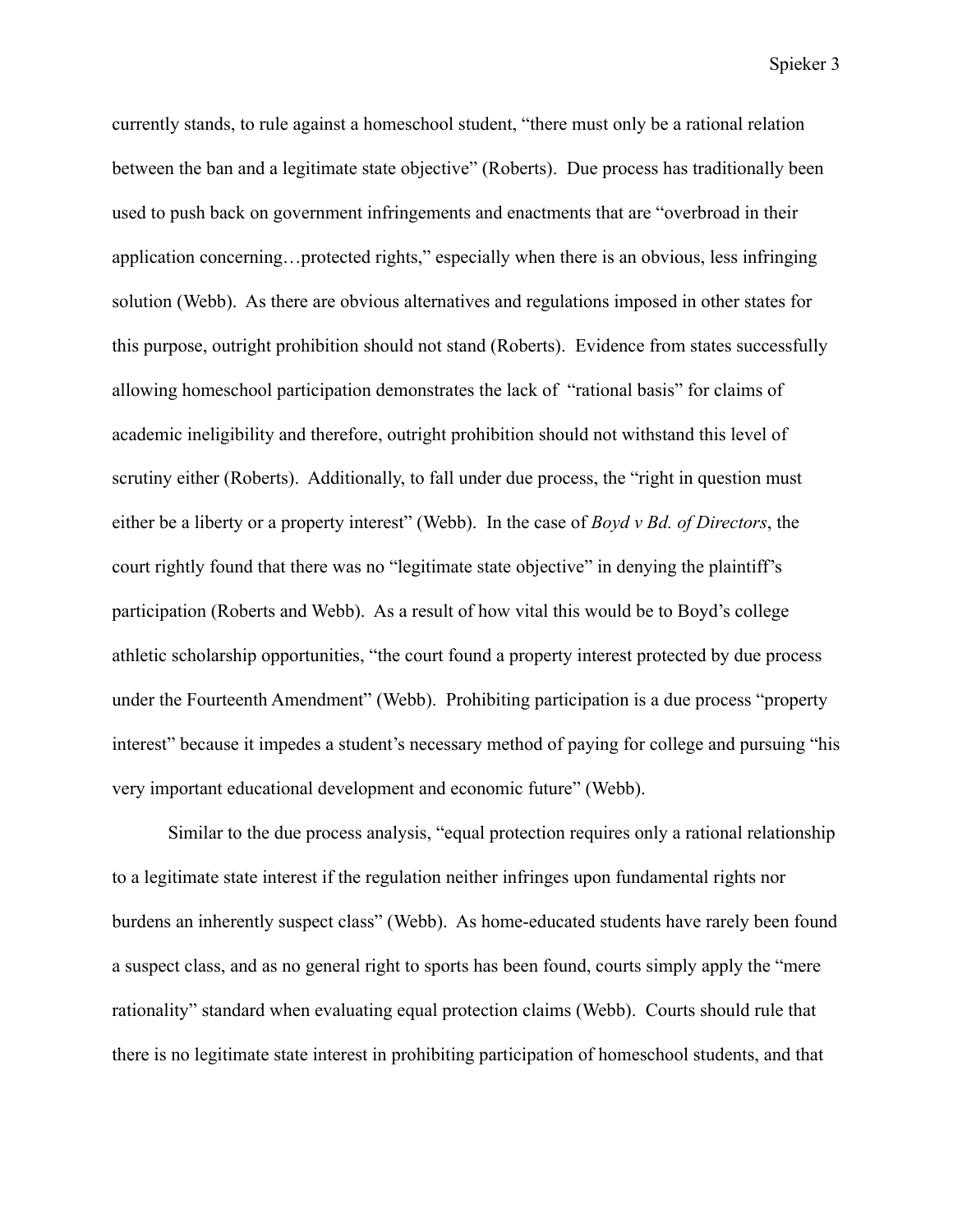policies doing so are pointedly targeted to affect one group differently than another, which is legally unacceptable. The right of homeschool students to enroll part-time in public school classes has been established, resulting in a Michigan Supreme Court ruling in favor of a student who sued for access (Batista). Despite this favorable ruling, when another family sued for sports, the courts differentiated between school classes and school activities (Batista). While this is how the court ruled, the individual state activities associations disagree. They contend that extracurricular activities are, in fact, essential to education, but do not apply this same logic in the legal setting when a homeschool student is seeking access. The Missouri State High School Activities Association Class 5 Football State Championship started with this announcement: "The purpose of this game is to promote education." The South Dakota High School Activities Association's website proclaims: "Activities are essential to education, they are an integral part in the total curriculum for…schools" (South). Based on this unjustified separation of athletics from education, many legal scholars argue that although some courts have ruled against homeschool students, their rulings are incorrect, and homeschool students are, in fact, being denied equal protection and due process (Webb).

To better understand the current situation, some court precedent must be addressed. In the case of *Thomas v. Allegany County Board of Education*, three parochial school students were denied access to participation in band. They argued this violated their religious and due process rights. The court ruled that because the students were allowed to enroll in a religious school, religion was not an issue. The court also ruled against the due process violation because there was "legitimate interest" for the denial "based on potential administrative disruption" (Batista). However, the court did explicitly open the door for any school to allow non-public students to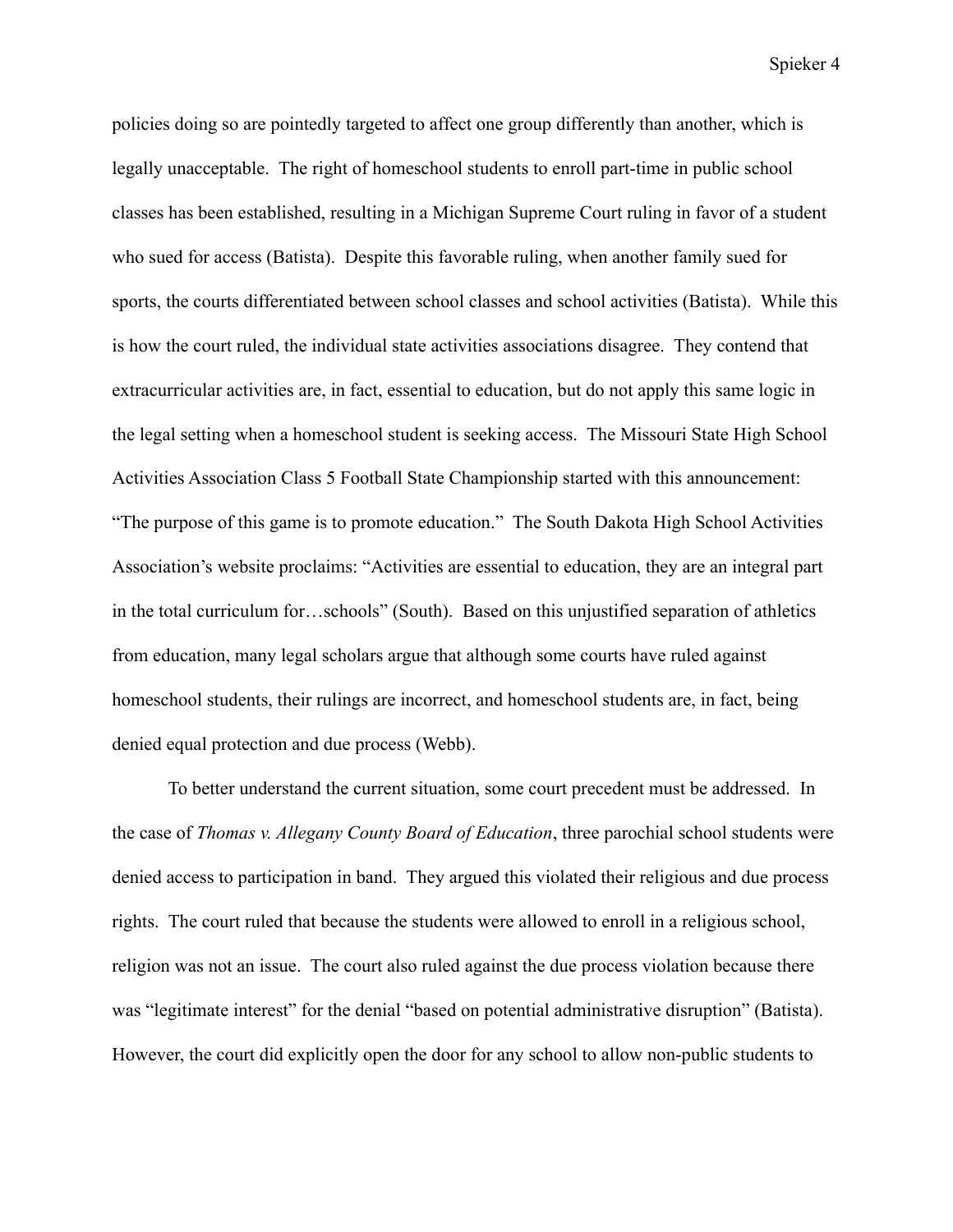participate if they so desired. A case decided by the Michigan Supreme Court, *Synder v. Charlotte Public School District, Eaton County*, contained essentially the same facts as *Thomas v. Allegany*, but the court ruled in favor of the student seeking access to band class (Batista). Allowing non-public students to participate, the court ruled, would not unduly burden the school system. In *Reid v. Kenowa Hills Public Schools*, however, a lower court differentiated between non-core classes and extracurriculars, seeming to argue that extracurricular activities are not a part of education (Batista). A religious student lost her suit in *Kaptein v. Conrad School District* (Batista). Ruling in favor of a high school student, the court decided in *Boyd v. Bd. of Directors* that Boyd was protected by a due process property interest "because participation in high school sports was an 'indispensable and integral part' of his attempt to receive a scholarship and college education" (Webb). The court decided in *Anderson v. Indiana High School Athletic Ass'n* that a student has the right to try out (Webb). In Iowa, a Principal and School Board denied a homeschool student participation under a rule (Anderson). The family sued, and in *Stone v. Ankeny Community School District*, successfully convinced the court to abolish the rule preventing participation. With a wide range of outcomes from different lawsuits regarding participation, the outcome of each individual, obscure case is unpredictable.

There is no "rational basis" for homeschool exclusion from interscholastic activities (Roberts). A legitimate state interest in denying homeschool students does not exist, and because access to public education is a right, all students should have access to these educational opportunities. If they are not educational, then the various state high school athletic associations are wrong, and they should have no place in the taxpayer funded school system. Lastly, although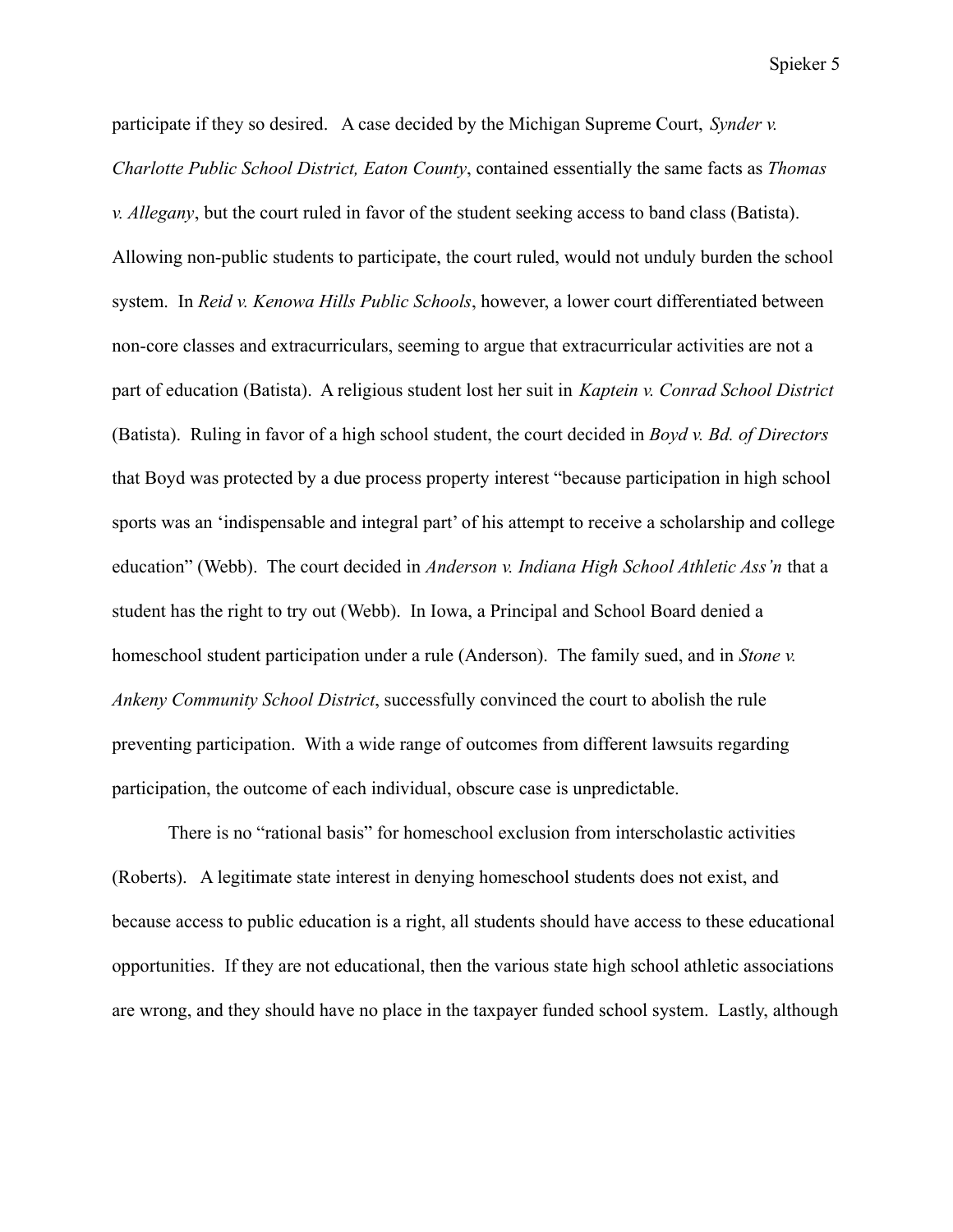legal outcomes have varied, the correct outcome is undoubtedly that homeschool students denied access are at a minimum being denied their due process and equal protection rights.

In addition to the legal arguments, the Missouri Legislature should pass HB 2369 simply because it is fair. Homeschool families pay taxes, which fund the school, and the school would receive more money by enrolling the homeschool student in a class. Communities are centered around sports, college scholarships are won through interscholastic competitions, strong relationships are built in little leagues, and these should extend into junior high and high school. Although public school students are held to certain standards of academic eligibility, these standards are extremely low and homeschoolers, as a whole, perform higher academically.

Missouri schools receive less than 10% of their funding from the federal government, leaving the state and local districts to come up with the remaining 90% (Missouri Education). Missouri spends \$11,249 per pupil, which means \$10,124.10 must come from state and local governments (U.S.). State funding comes mostly from income tax, sales tax, and the lottery, whereas local revenue comes mainly from property taxes (Missouri Education). Since state funding is per enrolled student, local districts do not necessarily receive state money for unenrolled homeschool students living in their district. They do, however, still receive the locally collected taxes, such as property tax. If these schools allowed homeschool participation and required the student to enroll in a class, they would receive more state funding for the pupil as they could count the student's school hours in their average daily attendance number (Missouri Education). Funding the school through taxes, families, who choose to homeschool, should be able to access the opportunities they are required to support financially.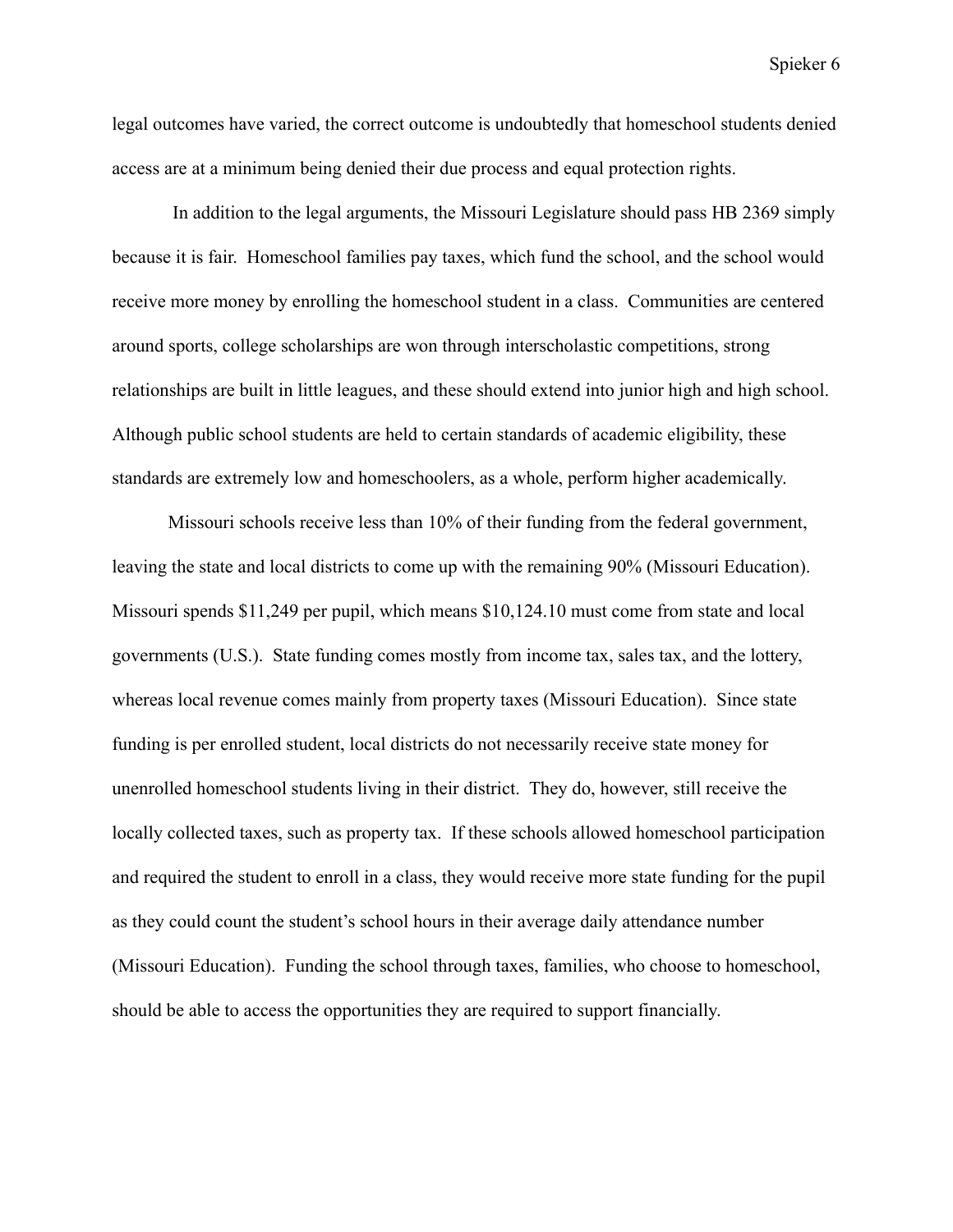Not only do community members fund the local school district, but they often attend local sporting events. Allowing homeschool participation in public school activities builds stronger communities, increases the skill of local sports teams, and increases a homeschool student's chance at a college scholarship. Athletes from all educational backgrounds are welcome in local little leagues, especially when they are talented. They build connections, skills, teamwork, work ethic, and friendships with their peers from public school. Families function the same way; they develop relationships with the people they sit next to every week at sporting events. Why is it then, that when these athletes reach seventh grade, they are cut off from their community? These kids are prohibited from participation after reaching this age because the Missouri State High School Activities Association begins regulating school sports and forbids homeschool involvement whatsoever in Junior High (Board). Only a few years ago, MSHSAA created provisions for high school age homeschoolers, requiring a minimum attendance of two classes at the high school, while allowing individual districts to disallow it altogether (Board). These families have formed friendships, built relationships, made each other better, worked hard, suffered through tough seasons, and celebrated amazing victories together. They should not be denied the opportunity to continue investing in their community, promoting unity, and building team spirit. Further, outside of public school opportunities, college athletic scholarships are exponentially harder to earn.

Some people argue that allowing home-educated students to participate is not fair to full time public school students, who are required to meet certain academic standards. In Missouri, unless a student fails two classes with two F's, they are eligible (Board). This low standard of eligibility, coupled with the fact that homeschool students do better academically, is sufficient to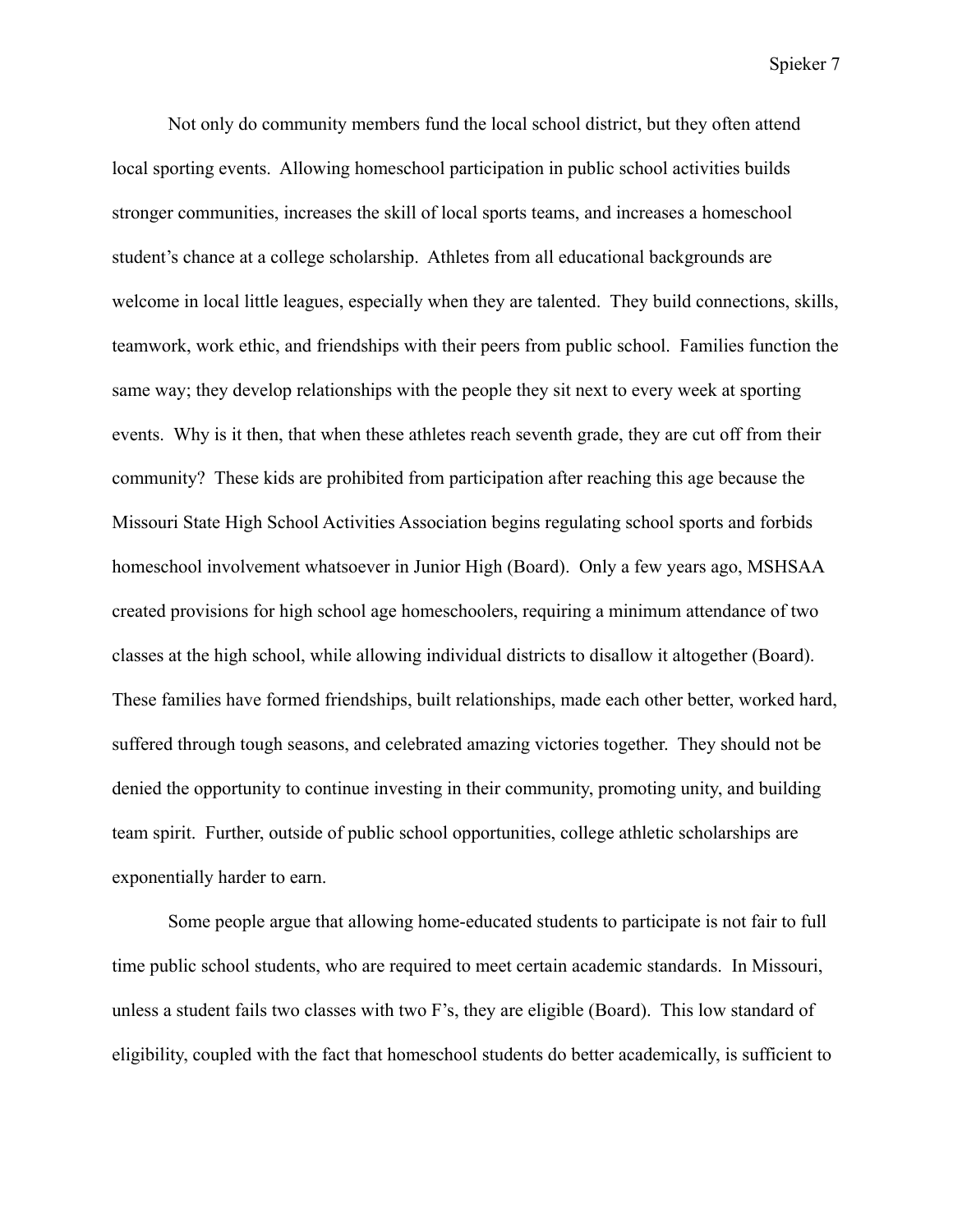infer that academics should not be an issue. Opponents of participation also claim that a student may drop out of school and claim to homeschool in order to avoid the academic requirements (HB 2369). This is unrealistic, as MSHSAA already has punitive rules preventing dropouts from being eligible for an entire year (Board). Published in 2017, Brian Ray authored a peer-reviewed study of 14 peer-reviewed studies on homeschooling (Ray). "In 11 of the 14 peer-reviewed studies on academic achievement, there was a definite positive effect on achievement for the homeschooled students" (Ray). Even statistics provided by the state show homeschool students perform better when tested (Ray). As will be expounded upon in greater detail, states that allow participation have very rarely had issues with homeschool students failing to meet requirements (Sieck).

Denying homeschool students access to activities offered through the school is unfair to the taxpaying families, the community as a whole, and to high achieving students. Homeschool families pay taxes that fund the public school, and therefore, should have access to the activities offered by it. A community's unity is very often intertwined with local high school athletics. Forbidding homeschool participation excludes them from this vital part of the community. Lastly, homeschoolers have repeatedly proven their academic superiority, so academic eligibility arguments are weak at best.

Methods of determining eligibility vary by state. When debating proposed legislation, politicians want to know how the law will affect those involved, and how similar legislation has been implemented in other states. Tebow Bills have existed for a few decades, and as a result, their successful implementation in other states argues vehemently for their acceptance in Missouri as well. Understanding the different eligibility standards, requirements, or lack thereof,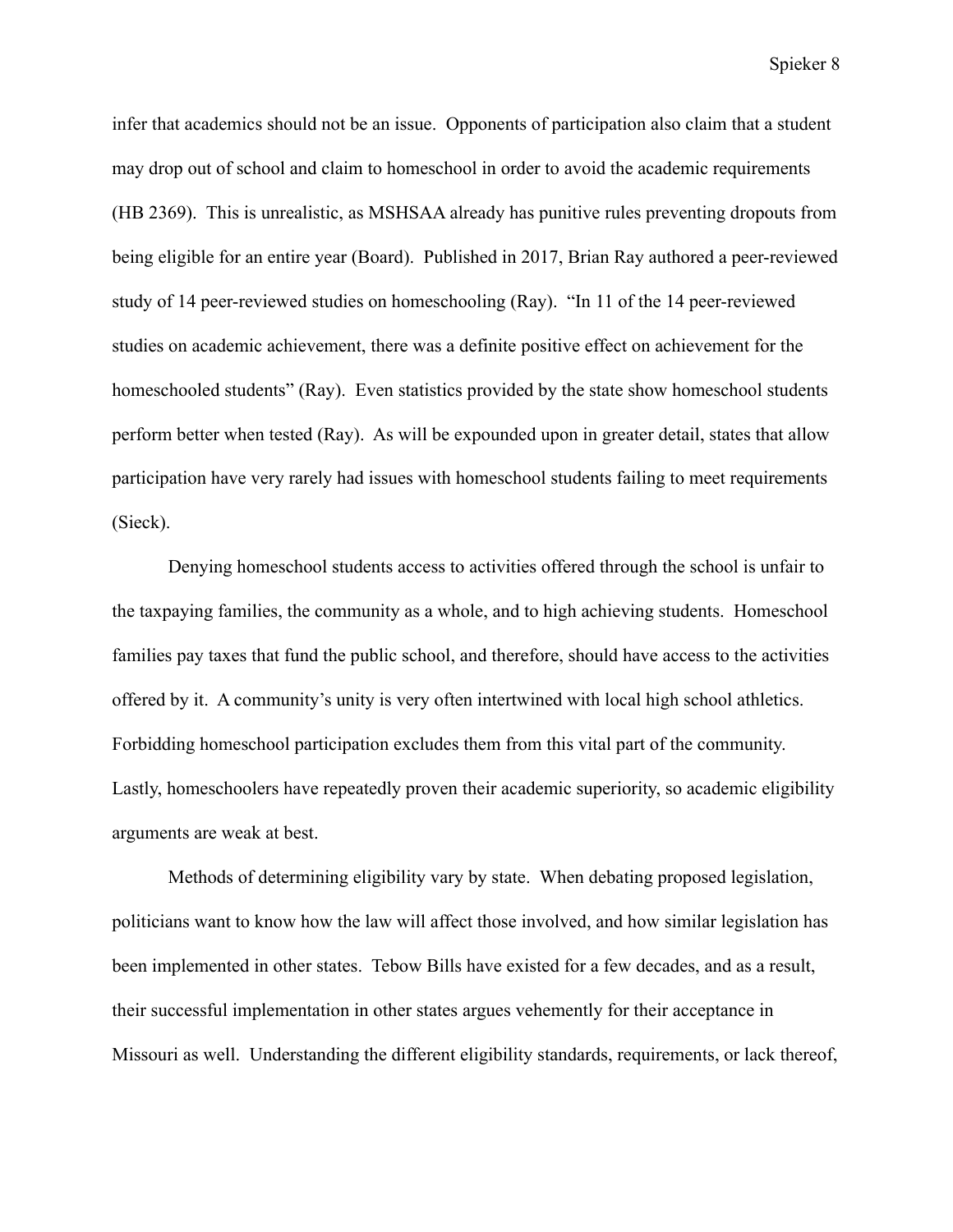in the respective states will aid in one's understanding of the evolution of the Tebow Bill in Missouri. This will culminate in the conclusion that HB 2369, currently in front of the Missouri House, is an artfully crafted compromise that respects everyone involved and thus, deserves passage through the Missouri Legislature.

Allowing homeschoolers access to these activities is not a new idea. Many states, with varying levels of restrictions, have successfully done this for years. In a few states, the statewide activities association has allowed homeschool participation of their own accord. Tennessee voluntarily approved participation beginning in the 2011-2012 season, and Ohio did in 2013 (Sieck). Homeschoolers in Colorado have unrestricted access to the opportunities offered by the public school (Colorado). In fact, any school that denies participation is not eligible to receive funding from the state (Colorado). In order to participate, home-educated students must be in compliance with Colorado's homeschool laws, be in compliance "with all eligibility requirements imposed by the school of participation," and adhere to the same behavioral standards (Colorado). A student who has been enrolled in a public or private school for more than fifteen days during a given school year, is ineligible to participate under homeschool rules for the rest of the year (Batista). If a homeschool student's local district doesn't offer a particular activity they are interested in, the law allows them to enroll in and participate through non-local schools that do offer their desired activity (Colorado). In Idaho, standardized tests are necessary for activities that require academic qualifications, but the homeschool student is not mandated to attend any class at the school in order to participate (Idaho). Due to a recent South Dakota law, homeschoolers have the ability to participate with no strings attached, and schools are even legally obligated to let homeschool families borrow their textbooks (South Dakota). This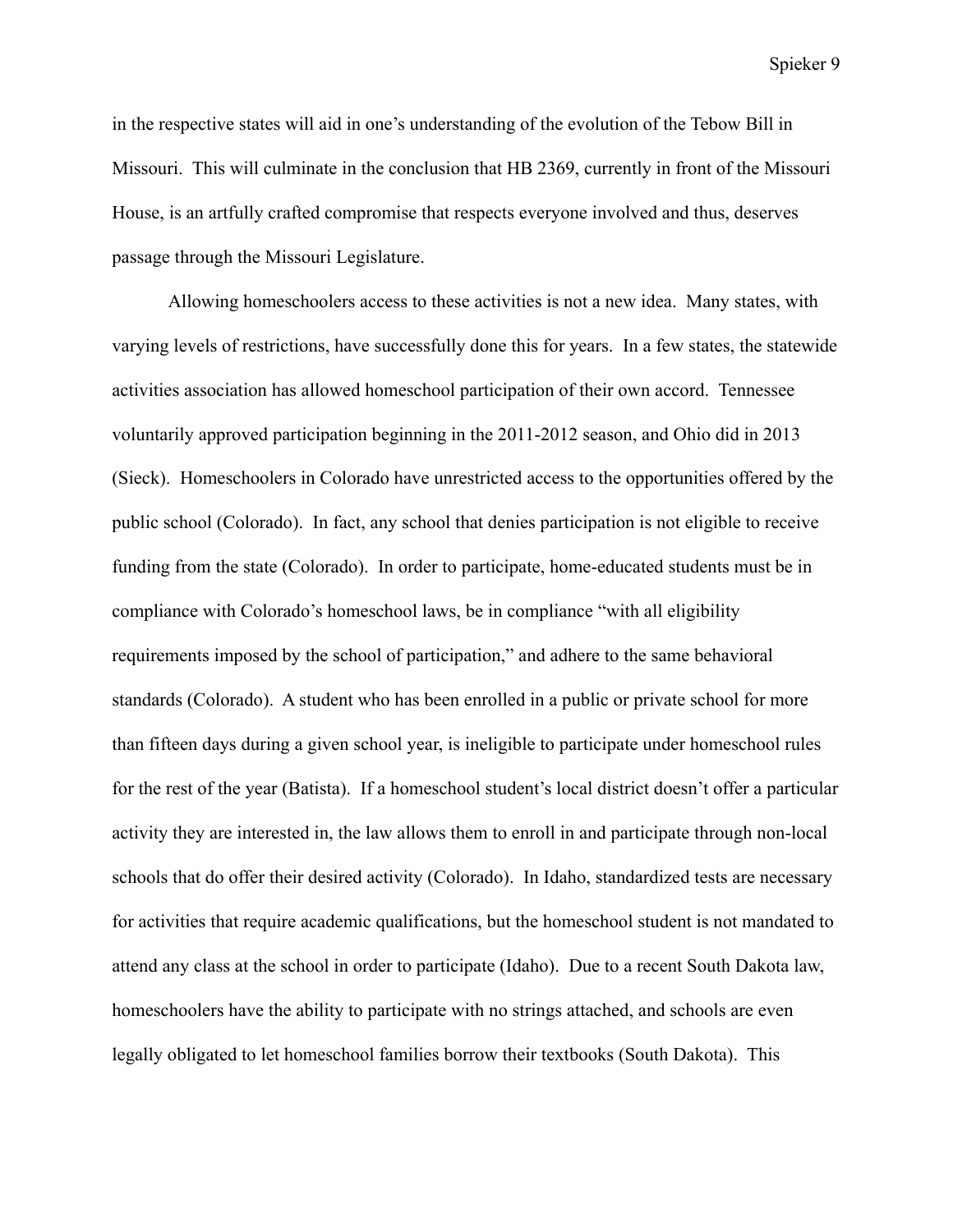movement all started in Florida, where Tim Tebow, a homeschool student, participated in local public school athletics and went on to play in the National Football League. Florida law permits homeschoolers access if they abide by the state's homeschool laws, "meet the same residency requirements," "standards of acceptance, behavior and performance" as their public school peers (Batista). In order to prevent someone failing academically to drop out and claim to homeschool for sports, the Florida law mandates ineligibility for one grading period (Batista). Further, any homeschool extracurricular teams that exist are allowed to enlist in the statewide activities association (Batista). Homeschoolers in Arizona are allowed to participate if they meet all the "registration, age eligibility requirements, fees, insurance, transportation, physical condition, qualifications, responsibilities, event schedules, standards of behavior and performance" required of full time students (Arizona). The student must be "receiving a passing grade in" every class and maintain "satisfactory progress towards advancement or promotion" (Arizona). Written verification of these achievements is provided by "the individual providing the primary instruction" of the child (Arizona). A wide range of requirements, penalties, and states allow for homeschool participation in one form or another. In Missouri, State Representatives working on this issue initially drew great inspiration from the Arizona law.

After reviewing the work done to support homeschool access in other states, an in depth look at the evolution of Missouri's Tim Tebow Bill is warranted to understand how HB 2369 respects all stakeholders involved. State Representative Elijah Haahr, who was homeschooled himself and would go on to become the Speaker of the House, filed HB 1347 and HB 232 in 2014 and 2015 respectively (HB 1347 and HB 232). These two bills specifically targeted the Missouri State High School Activities Association, and asserted that public school members of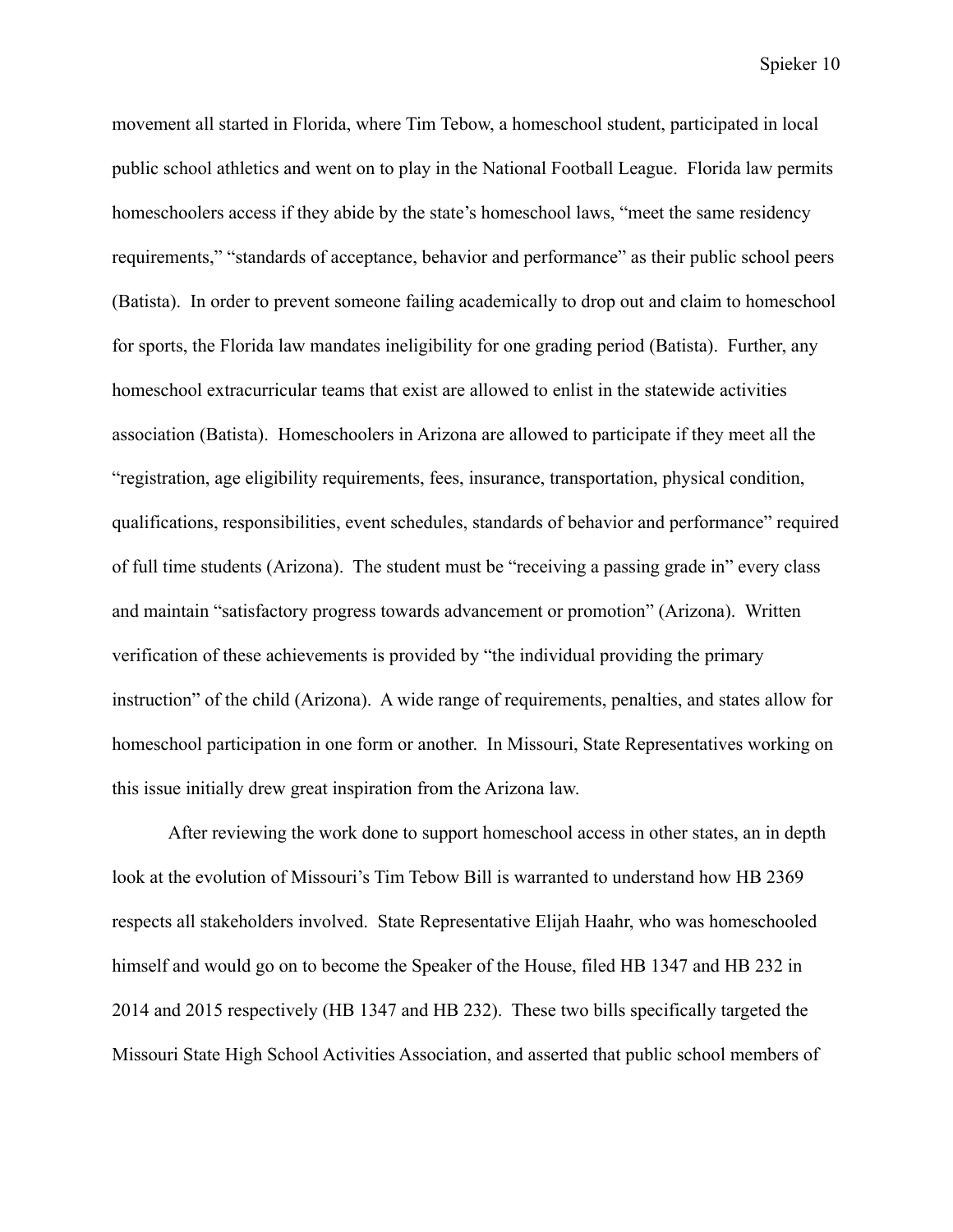this association would be required to "provide a student that attends a homeschool…the opportunity to participate…in the same manner" as a public school student (HB 1346 and HB 232). These bills mirror the Arizona bill with stunning similarity. Just like in Arizona, homeschool students who wanted to participate in Missouri would be subject to "policies regarding registration, age eligibility, fees, insurance, transportation, physical condition, qualifications, responsibilities, event schedules, standards of behavior, and performance" (HB 1346 and HB 232). Copying further language from Arizona, the Missouri student must be "receiving a passing grade in" every class and maintain "satisfactory progress towards advancement or promotion" (HB 1346 and HB 232). Written verification of these achievements are provided by "the individual who primarily provides instruction to the student" (HB 1346 and HB 232). In 2016, Representative Kirk Matthews, who chaired one of Missouri's prominent Rules Committees, filed legislation verbatim (HB 2802). Representative Rone filed similar language in 2017's HB 1084, leaving most of the same requirements as the previous bills, but removing the written verification requirement. (HB 1084). Representative Rone secured an agreement with the Missouri State High School Activities Association, canceled a previously scheduled hearing for the bill, and MSHSAA changed their policy to allow public high schools to allow homeschool students that age to participate while taking a minimum of two classes at the school. This policy resulted in the vast majority of districts across the state outright banning participation. When MSHSAA voted in 2018 to keep their total prohibition of homeschool students at the Junior High level, it became apparent that a law was necessary. Even though MSHSAA allows high school participation with two classes, if the individual schools remain opposed to allowing participation, like most are, the rule change is of no benefit to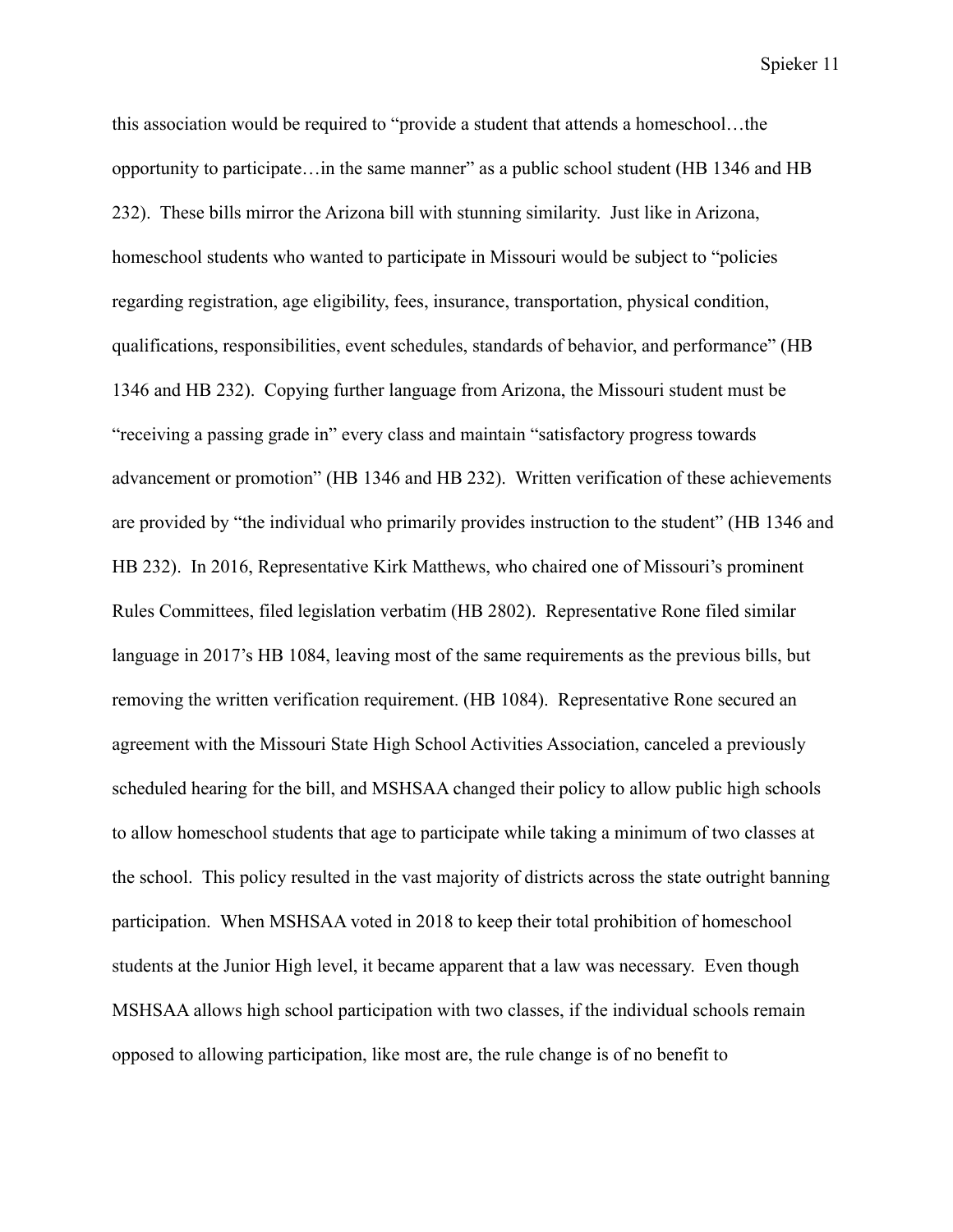homeschoolers seeking access. For this reason, in 2019, homeschooled Representative Dirk Deaton filed HB 857, which maintained the requirements contained in the previous bills, but removed the registration requirement (HB 857). Additionally, Representative Deaton's bill required the "individual who primarily provides instruction" to submit written verification "that the student is proficient in each course or subject taught" (HB 857). Due to resistance from a homeschool lobbyist, HB 2273 filed the following year was completely reworded to place the language in an area of the law that did not change the homeschool statute (HB 2273). The requirement for written verification was also not included in this bill. HB 2273, like the Colorado law, included a penalty provision, prohibiting state funds from going to schools excluding homeschoolers from participation. This bill, unlike the others proposed in Missouri, would allow the school district to require one class directly related to participation in an activity. The one year period of ineligibility was also removed because MSHSAA's existing rule preventing dropouts from involvement would not be affected by the bill. Requiring band class to participate in band, or weights to participate in sports, came in response to a concern raised by the Missouri Alliance for Arts Education (HB 2273). As is the case with Florida's law, this bill would require the statewide activities association, MSHSAA, to allow homeschool teams to compete with member schools. Unfortunately, although progress was made every year, these Representatives were unable to pass legislation providing homeschoolers the opportunity to participate in activities through their local public school.

Despite the unsuccessful attempt to bring about change year after year, the citizens of Missouri, devotedly led by my family for six years, have not given up the fight. The most recent Representative to file legislation in Missouri is Representative Josh Hurlbert, who was himself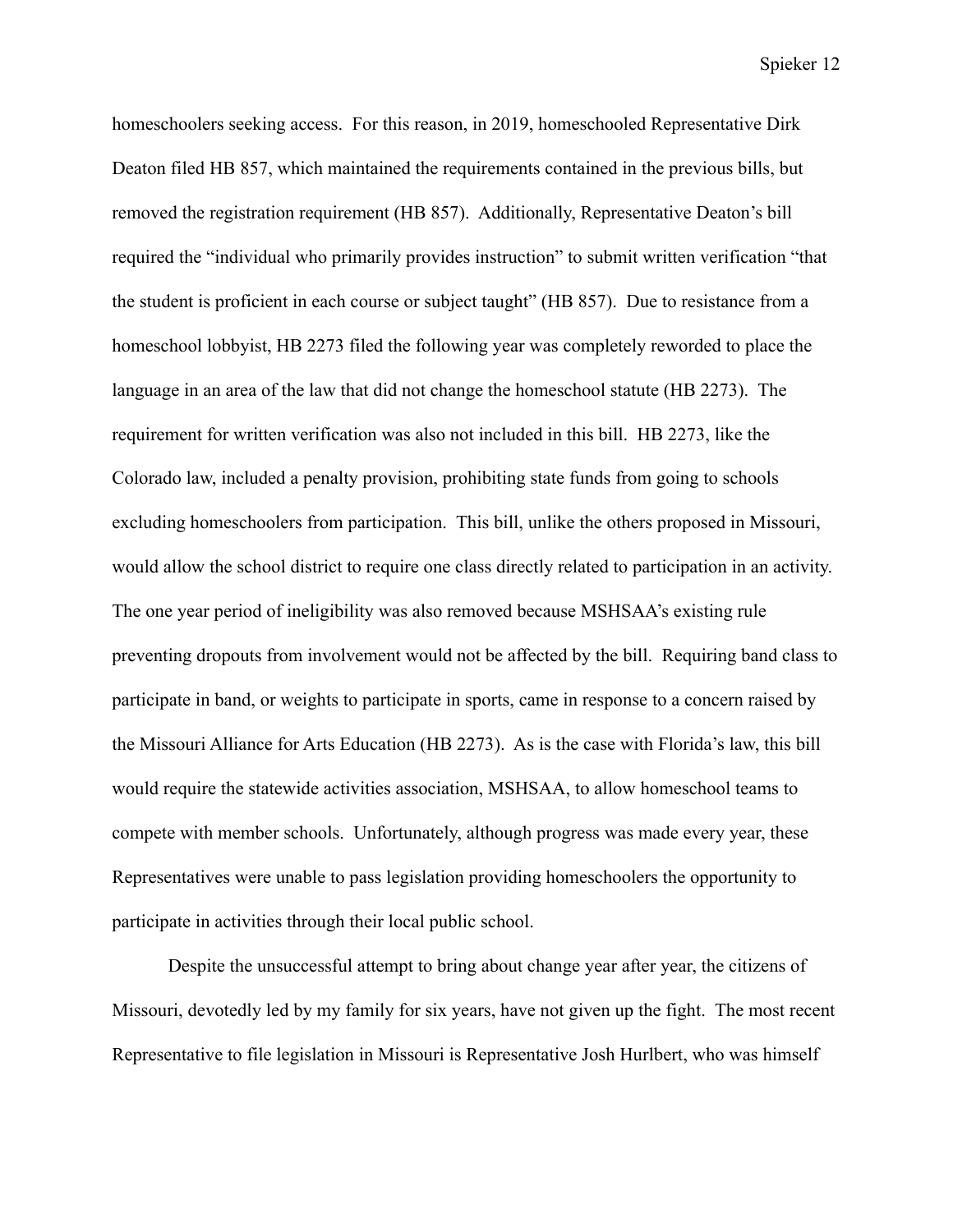homeschooled and now homeschools his children. He filed HB 494 in 2021 (HB 494). This bill, which was perfected on the floor of the Missouri House, is almost identical to Representative Deaton's HB 2273 with the added provision that all usual disciplinary policies would apply, and an added protection for the privacy of homeschooled students. When HB 494 was discussed in 2021, Representatives primarily raised objections over the penalty provision of the bill, which they failed to mention previously. Taking all these things into account, Representative Hurlbert filed HB 2369 this year. HB 2369 is similar to HB 494, but does not contain a penalty provision. Additionally, while several states do not require academic oversight of homeschoolers desiring to participate, and while it was not included in Representative Deaton's bills, HB 2369 clarifies that "the parent or legal guardian providing primary instruction of a student…is responsible for oversight of academic standards relating to the student's participation in an activity" (HB 2369). HB 2369 is a true compromise bill that is fair to all the parties involved. Unlike Colorado, HB 2369 requires the homeschool student to participate in the district where they live. Homeschool students in Idaho, Florida, Iowa, and Arizona can participate in interscholastic activities without taking a class at the public school. HB 2369 contains a compromise which requires the students to attend one class related to their activity, which earns more money for the school through increasing their average daily attendance number (HB 2369 and Missouri Education). MSHSAA raised some issues with the provision allowing homeschool teams to compete against MSHSAA member schools, and the provision was removed as part of yet another concession. To summarize, this is a moderate bill that accomplishes the purpose of granting homeschool participation, while safeguarding homeschool rights in Missouri and benefitting public schools at the same time. A stronger version of this bill passed the Senate Education Committee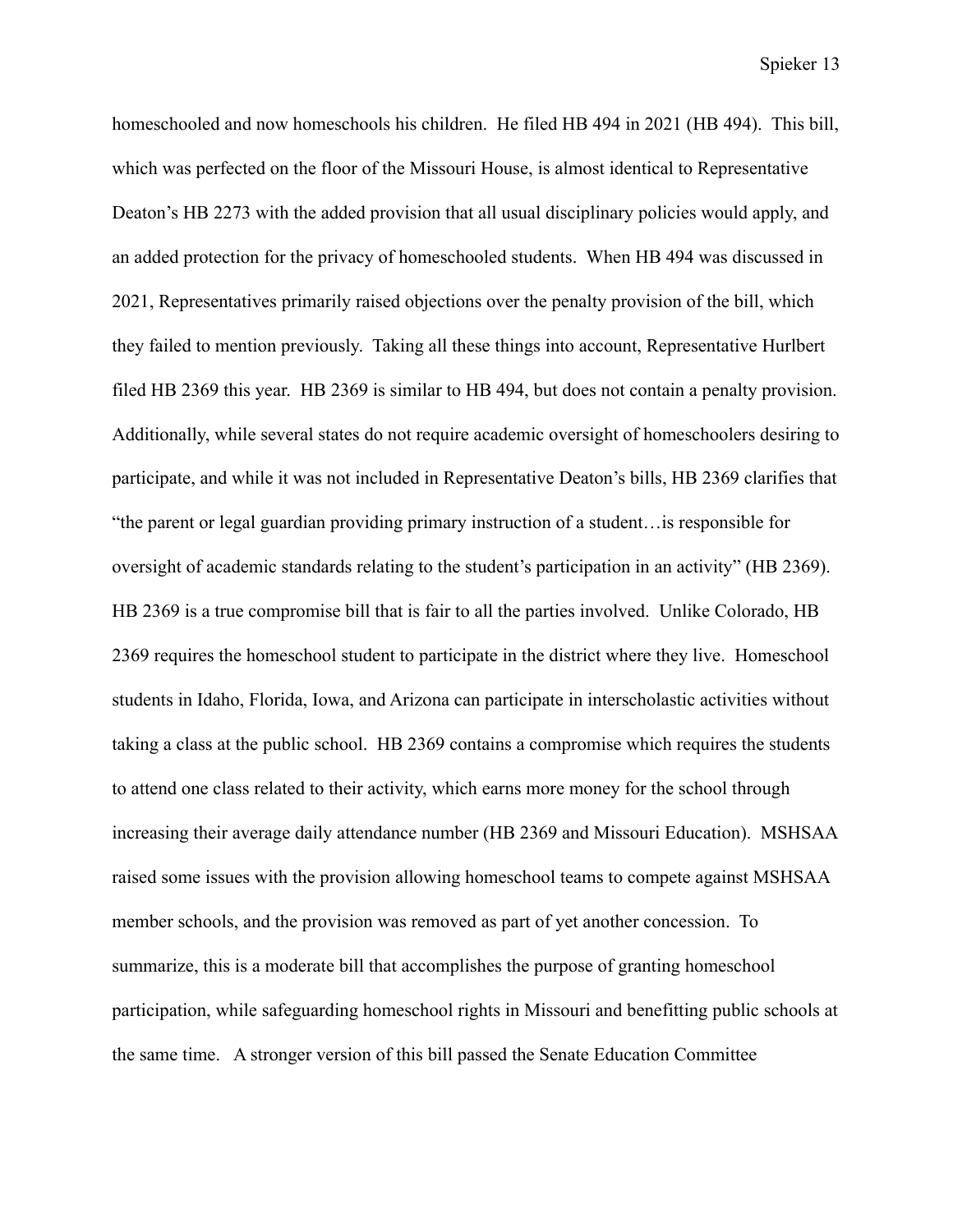unanimously in 2020, and a weaker version in 2022. In March of 2022, HB 2369 passed the General Laws Committee 13 to 1, and the Rules Legislative Oversight Committee unanimously (HB 2369 and SB 875). Therefore, the Missouri Legislature should recognize HB 2369 for the true compromise bill that it is, and vote to allow homeschool students access.

States across America of all political leanings have found unity in the issue of homeschool access. While the implementation and writing of these laws are different depending on the state, they all contain lessons from which current legislators can learn. Initially mirroring Arizona's law, Missouri's proposed legislation contains some elements from many states, providing precedent and resources. HB 2369 is the culmination of many years of progress, a willingness to work with the opposition, and the reasonableness of both sides to come together in compromise on this issue of great importance. As a result, the Missouri Legislature should pass HB 2369.

As is the case with almost every proposed law, there are those who argue in opposition. Although support for homeschool students gaining access to these activities is widespread, some people, mainly public education lobbyists, will fight these proposed changes. They claim it forces the schools to use their already scarce funds to finance opportunities for students not even enrolled in the school. They claim that homeschool students should not be allowed to participate because they will not be academically eligible. The last major argument against involvement actually comes from homeschoolers themselves, who are wary of any relationship that might exist between them and the public school.

Money is a big motivator to many people, and school administrators are no different. In Missouri, however, allowing homeschoolers to participate under HB 2369 would actually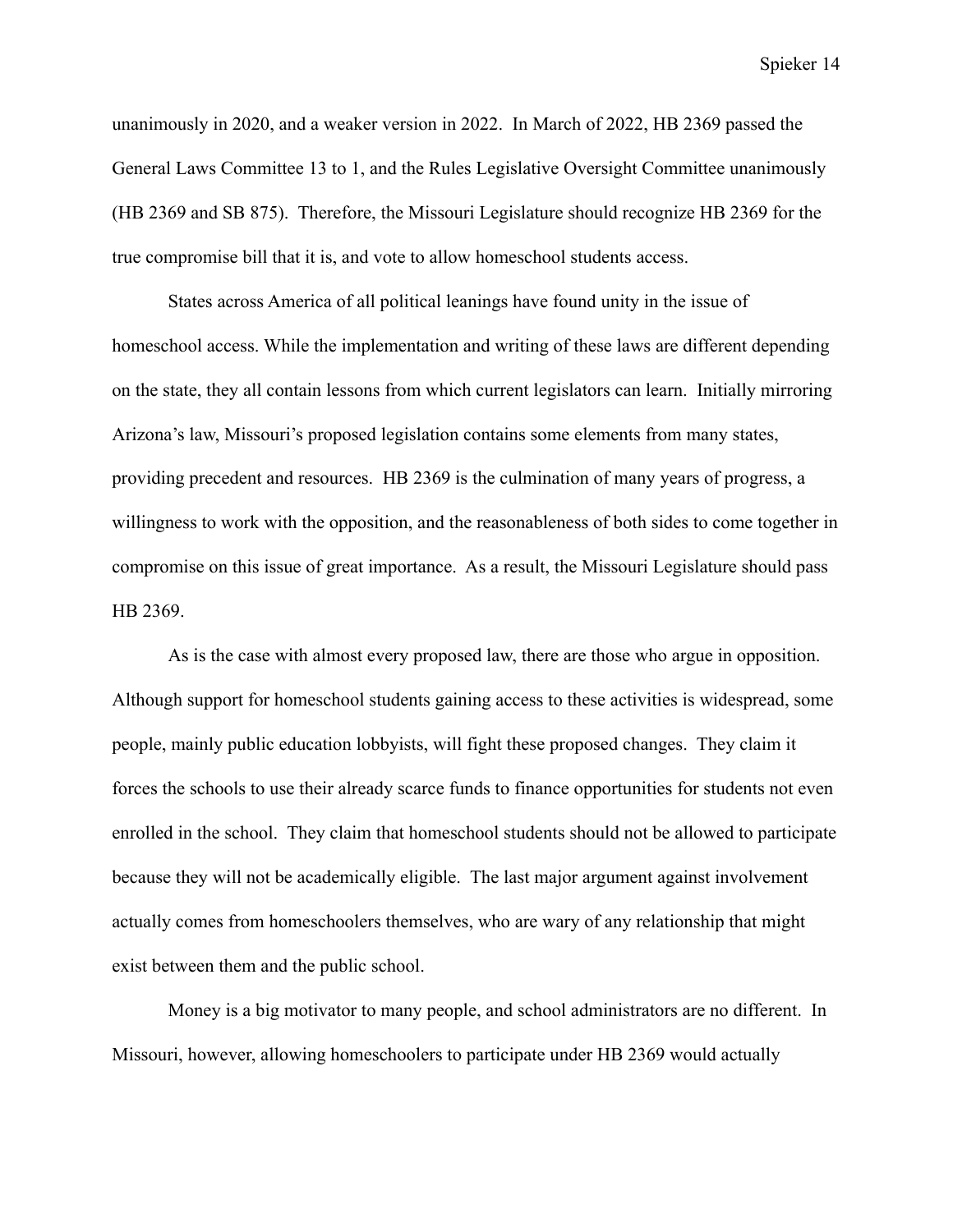increase the amount of money they receive from the state. Missouri distributes school funding according to the foundation formula (Missouri Education). Average daily attendance is included in this formula. The homeschool student's family will also likely attend games, pay admission, buy concessions, donate to fundraisers, and ultimately provide increased revenue for the school. In Missouri, the schools will benefit financially.

Arguably, the most common opposing argument is that of academic eligibility. According to the MSHSAA by-laws, a student is ineligible only if they receive an F in more than one of their classes (Board). This academic standard would be satisfied by one F, as long as the rest of the classes were D's (Board). Overall, homeschool students prove better academically equipped than their public school counterparts (Ray). The hypothetical student who would drop out of school because of failing grades and claim to homeschool to continue playing sports is an extremely rare situation, of which I have heard no concrete example. The fact is that already existing regulations from MSHSAA would not allow a dropout to participate for 365 days, which no serious athlete would do (Board). Further, the coach and administration could see through this potential scenario, and if the homeschool parent is not in compliance with Missouri's homeschool law, they could receive jail time as a punishment. Those, who are worried about educational or other types of neglect that some homeschooled children may suffer, should welcome this as a possible avenue of recruiting them into the school building to be seen by more people and potentially shed light upon an unacceptable situation. Even in the state of Iowa, where participation has been allowed since 1997, allowing homeschoolers access "has rarely been cause for concern" (Sieck). In fact, the Iowa High School Athletic Association "has encountered very few problems with homeschooled students," according to their executive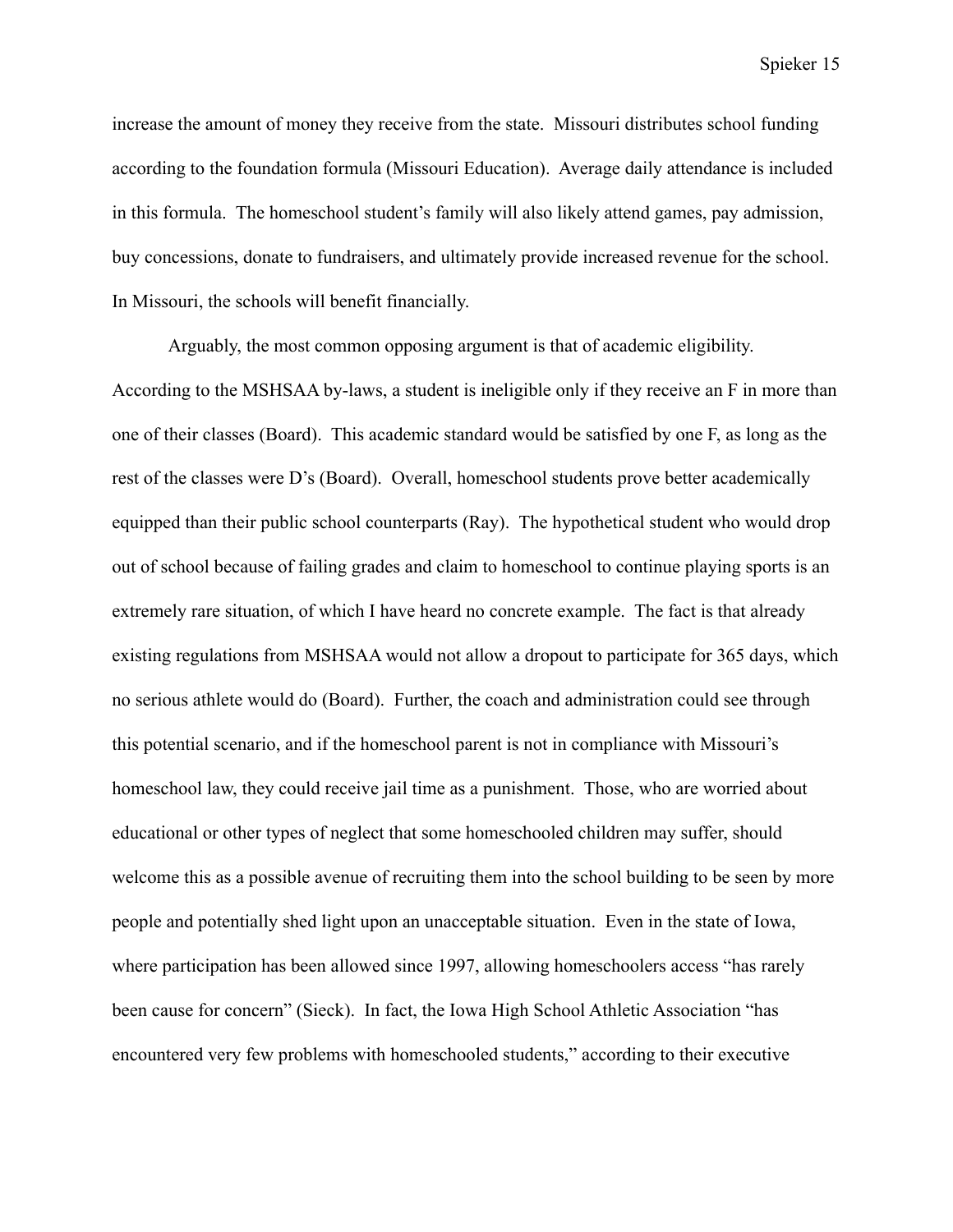director Alan Beste (Sieck). The academic requirements for public school students are extremely low, homeschool students are statistically better academically, and these hypothetical situations almost never occur, even according to the head of Iowa's statewide activities association.

Surprisingly enough, homeschool families themselves often oppose Tebow Bills. They view the involvement of their children with the public school in any way as a form of "comingling," and the students that engage in cooperation for participation as "quasi" homeschool students (HB 857 and SB 875). Many of them still remember fighting for the right to homeschool in the first place (Johnson). As a result, they want to retain the maximum amount of homeschool freedom they can, and will fight any attempt to impose a standardized testing requirement. Sometimes they will even oppose Tebow Bills when testing would be required for participation, but the participation would be voluntary. In HB 2369, no testing requirement exists (HB 2369). Instead, the compromise allowing the school to require one class was added as well as the section specifying that the homeschool instructor will have oversight of academic eligibility standards. Home School Legal Defense Association Lobbyist Scott Woodruff testified that in every state where homeschoolers have gained access to participation, the state has never reversed their decision. Additionally, he noted that no state's homeschool laws have been harmed by this legislation (HB 875). In fact, he noted to the contrary that oftentimes these laws are strengthened following a Tebow Bill's passage (HB 875). He argued that hostile homeschoolers are not aware of history, as history has shown no loss of freedom in the states where they have gained these rights (HB 857).

While certain versions of Tim Tebow Bills receive support from both Republicans and Democrats, some still argue against allowing homeschoolers access. The argument that it would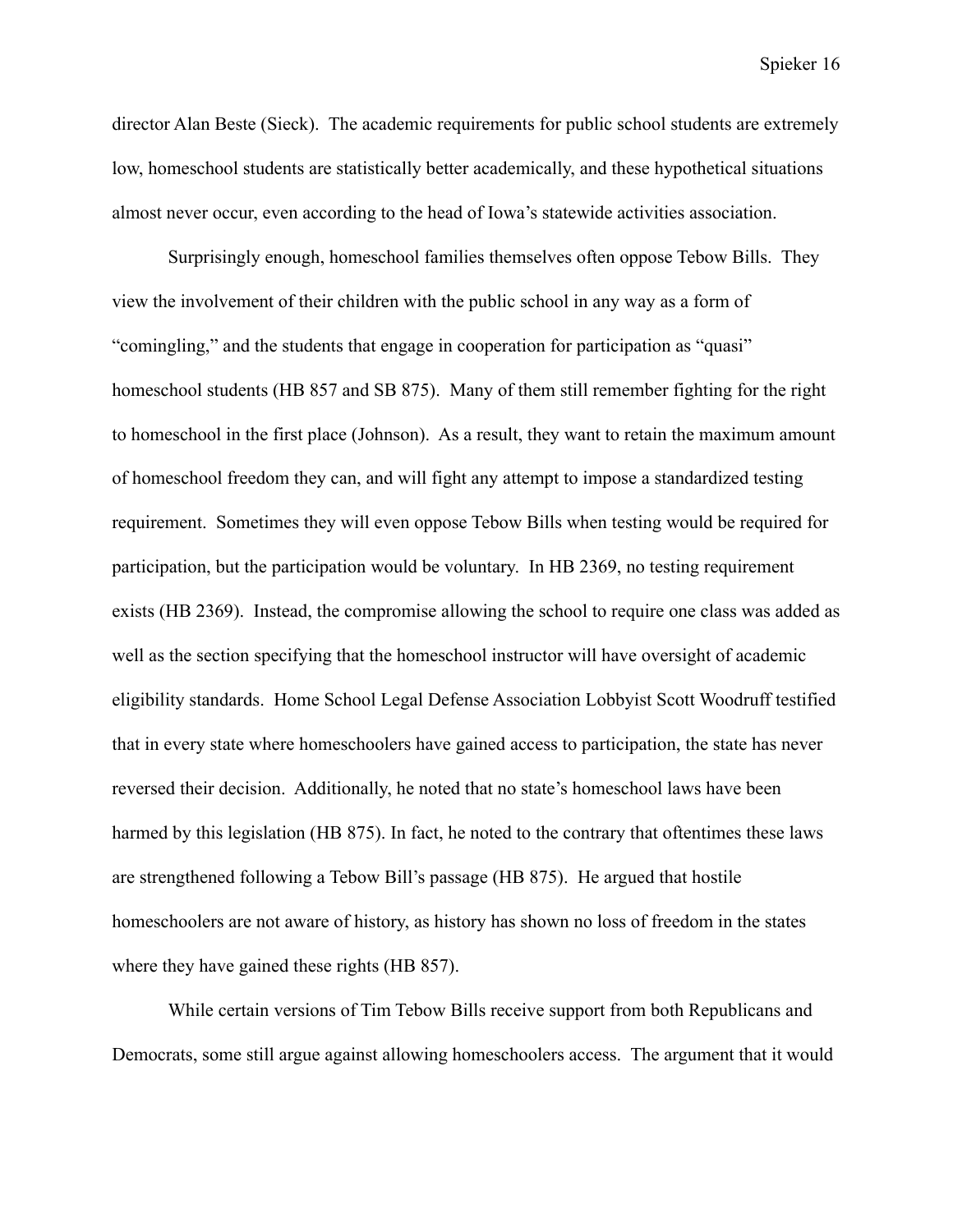cost the schools money is false, as the schools would actually receive extra funding for enrolling the homeschool student. The argument of academic ineligibility is inadequate because of the incredibly low standard of academic achievement required, and because HB 2369 does require academic eligibility, overseen by the primary instructor of the student. Some misguided homeschool families believe passing a Tebow Bill will hamper their freedom to homeschool, but this argument is not supported by history. At the end of the day, many arguments against HB 2369 may seem reasonable at first glance, but when they are dissected, the arguments do not hold up.

HB 2369 should be passed, and homeschool students should be allowed to participate in local, taxpayer-funded activities. They are eligible to participate and build friendships in Missouri until they reach Junior High, yet their community is ripped from them at this age just because of their parent's choice of schooling. Outright prohibition of participation violates the equal protection and due process clauses of the United States Constitution. Enabling participation is the only fair response to this issue. It is fair because homeschoolers hold up academically, they fund the schools, and they are members of the community. HB 2369, as it currently stands, is true compromise legislation, granting provisions for academic oversight, requiring one class, and containing no penalty provision. It has passed three committees so far in 2022, with only one negative vote all year. The Missouri legislature should take note and vote HB 2369 into law, empowering homeschool students, like me, with Mike Singletary's favorite part of the game, which is "the opportunity to play" (HB 2369).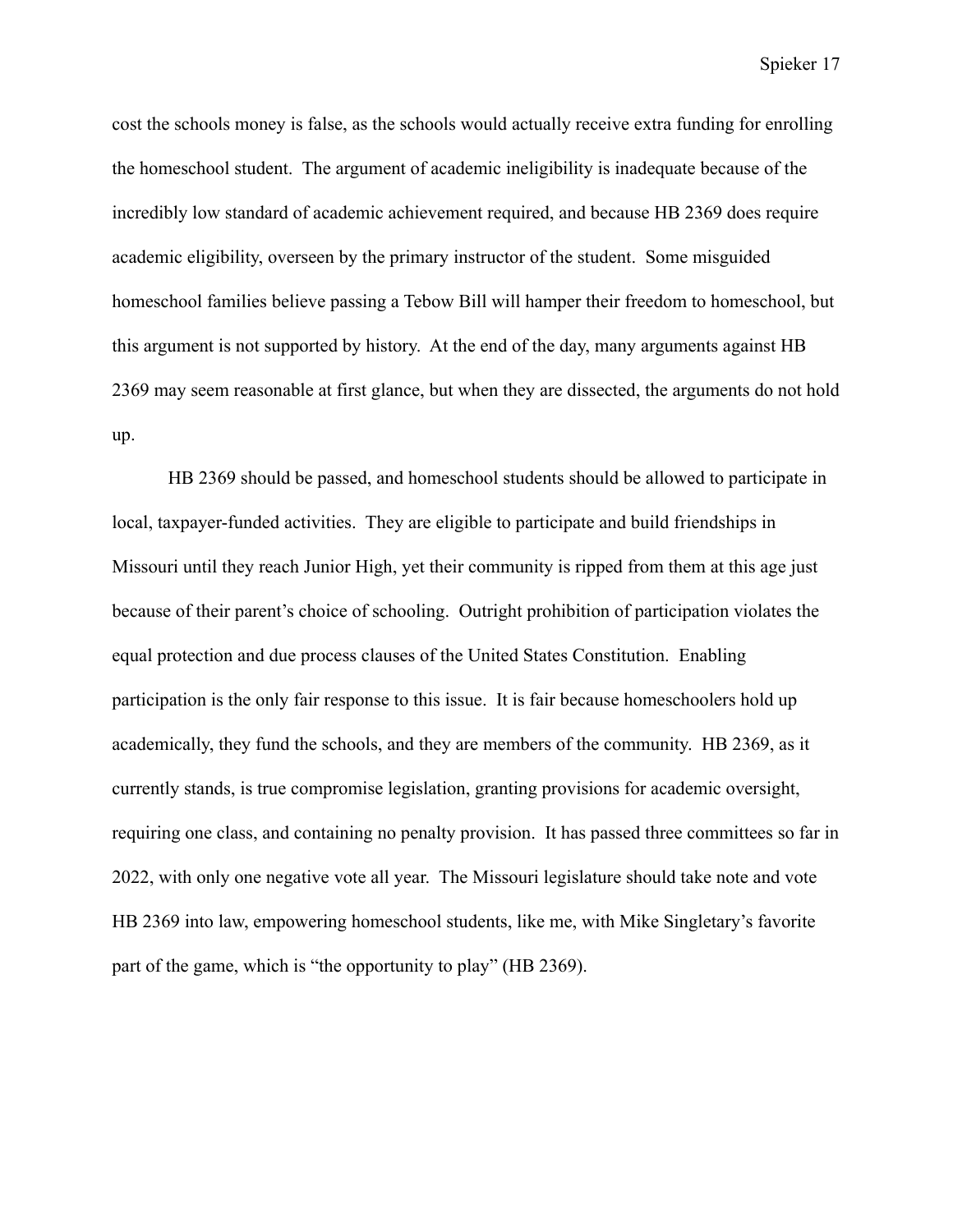#### Works Cited

- Anderson, Susan E., and Hadley, Corine."Iowa State Board of Education In re Meggan Stone." *Educateiowa.gov*, [https://educateiowa.gov/sites/files/ed/documents/book19dec104.pdf.](https://educateiowa.gov/sites/files/ed/documents/book19dec104.pdf) Accessed 17 Mar. 2022.
- Atkinson, Michael. "Let Them Play: Why Kentucky Should Enact a 'Tebow Bill'Allowing Homeschoolers to Participate in Public School Sports." *The Journal of Law and Education*, vol. 43, no. 3, 2014, pp. 433–442.
- Batista, Paul J, and Lance C Hatfield. "Learn at Home, Play at School: A State-By-State Examination of Legislation, Litigation and Athletic Association Rules Governing Public School Athletic Participation by Homeschool Students." *Journal of Legal Aspects of Sport*, vol. 15, no. 2, 2005, pp. 213–265., doi:10.1123/jlas.15.2.213.
- Board of Directors. "2021-22 MSHSAA Official Handbook Constitution By-Laws Question and Answers Board of Directors Policies 93rd edition.'" *Missouri State High School Activities Association*, Missouri State High School Activities Association, July 2021 https://www.mshsaa.org/resources/pdf/Official%20Handbook.pdf.
- Ellerbee, Seth. "The Home-School Debate: Current Legislation, Pandemic Revive Issue of Allowing Students to Play Without Attending Class.(Sports)." *The Atlanta Journal-Constitution* (Atlanta, Ga), vol. C5, 2020, p. 5.
- Johnson, Donna M. "Confrontation and Cooperation: The Complicated Relationship between Homeschoolers and Public Schools." *Peabody Journal of Education* (0161956x), vol. 88, no. 3, 2013.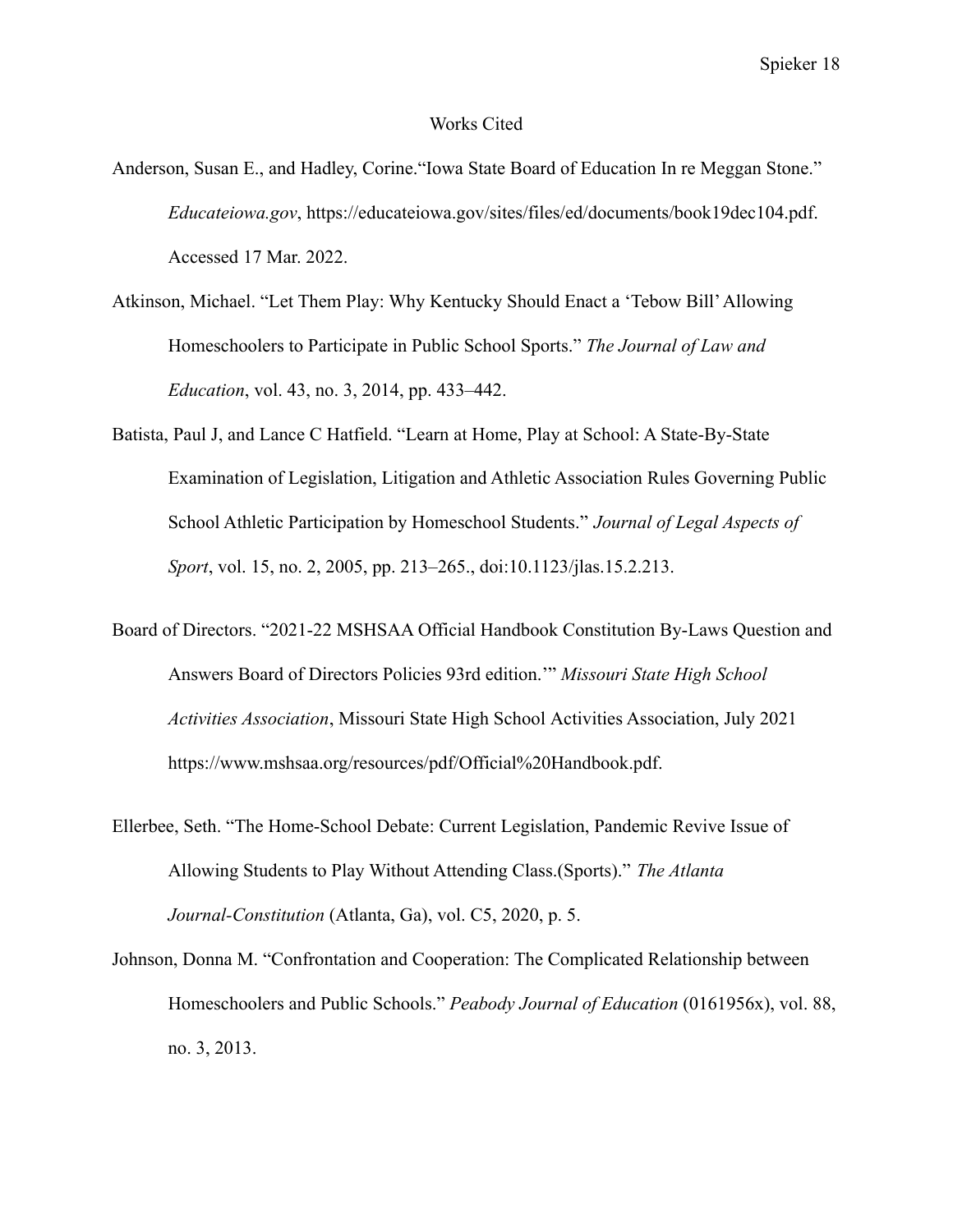"Missouri Education Funding Formula and Interactive Maps - Children's Education Alliance of Missouri." *Children's Education Alliance of Missouri*, EaerthDance, 16 Nov. 2016, [www.ceamteam.org/missouri-education-funding-formula-interactive-maps/.](http://www.ceamteam.org/missouri-education-funding-formula-interactive-maps/)

"Missouri House of Representatives - Bill Information for HB232." *House.mo.gov*, house.mo.gov/Bill.aspx?bill=HB232&year=2015&code=R. Accessed 17 Mar. 2022.

"Missouri House of Representatives - Bill Information for HB494." *House.mo.gov*,

house.mo.gov/Bill.aspx?bill=HB494&year=2021&code=R. Accessed 17 Mar. 2022.

"Missouri House of Representatives - Bill Information for HB857." *House.mo.gov*,

house.mo.gov/Bill.aspx?bill=HB857&year=2019&code=R. Accessed 17 Mar. 2022.

"Missouri House of Representatives - Bill Information for HB1347." *House.mo.gov*,

house.mo.gov/Bill.aspx?bill=HB1347&year=2014&code=R. Accessed 17 Mar. 2022.

"Missouri House of Representatives - Bill Information for HB1084." *House.mo.gov*,

house.mo.gov/Bill.aspx?bill=HB1084&year=2017&code=R. Accessed 17 Mar. 2022.

"Missouri House of Representatives - Bill Information for HB2273." *House.mo.gov*,

house.mo.gov/Bill.aspx?bill=HB2273&year=2020&code=R. Accessed 17 Mar. 2022.

"Missouri House of Representatives - Bill Information for HB2369." *House.mo.gov*,

house.mo.gov/Bill.aspx?bill=HB2369&year=2022&code=R. Accessed 17 Mar. 2022.

"Missouri House of Representatives - Bill Information for HB2802." *House.mo.gov*,

house.mo.gov/Bill.aspx?bill=HB2802&year=2016&code=R. Accessed 17 Mar. 2022.

"Public School Access for Homeschoolers in Arizona." *HSLDA*, hslda.org/post/publicschool-access-for-homeschoolers-in-arizona. Accessed 17 Mar. 2022.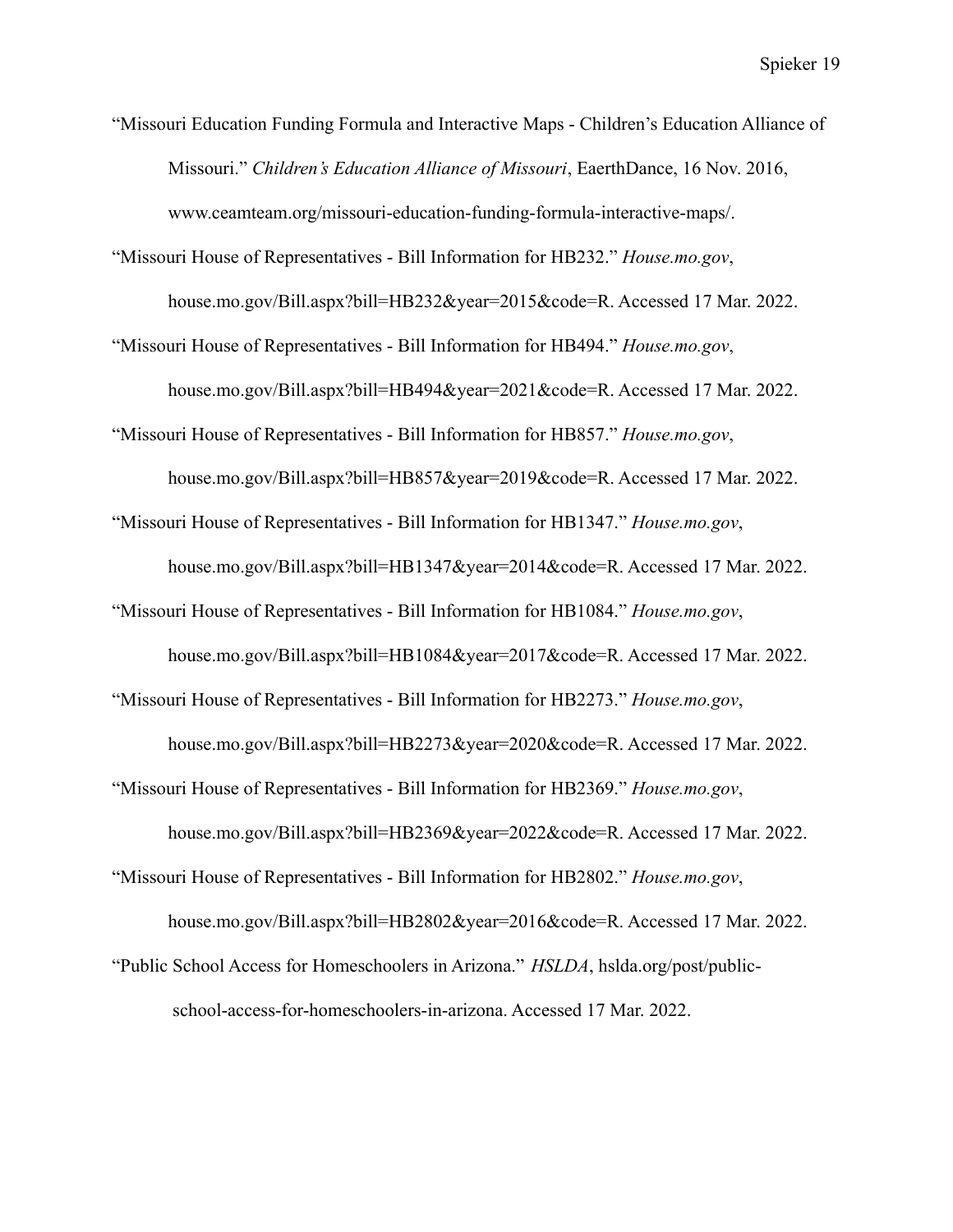- "Public School Access for Homeschoolers in Colorado." *HSLDA*, hslda.org/post/publicschool-access-for-homeschoolers-in-colorado. Accessed 17 Mar. 2022.
- "Public School Access for Homeschoolers in Idaho." *HSLDA*, hslda.org/post/publicschool-access-for-homeschoolers-in-idaho. Accessed 17 Mar. 2022.
- "Public School Access for Homeschoolers in Missouri." *HSLDA*, hslda.org/post/publicschool-access-for-homeschoolers-in-missouri. Accessed 17 Mar. 2022.
- "Public School Access for Homeschoolers in South Dakota." *HSLDA*, hslda.org/post/publicschool-access-for-homeschoolers-in-south-dakota. Accessed 17 Mar. 2022.
- "Public School Access for Homeschoolers in Washington." *HSLDA*, hslda.org/post/publicschool-access-for-homeschoolers-in-washington. Accessed 17 Mar. 2022.
- Ray, Brian D. "Academic Achievement of Homeschool Students: A Review of Peer-Reviewed Research." *National Home Education Research Institute*, 4 Sept. 2018, [www.nheri.org/](http://www.nheri.org/) academic-achievement-homeschool-students/.
- Roberts, Joshua. "Dispelling the Rational Basis for Homeschooler Exclusion from High School Interscholastic Athletics." *The Journal of Law and Education*, vol. 38, no. 1, 2009.
- "SB875 Provides That No Public School Shall Be a Member of a Statewide Activities Association If Such Association Prohibits a Home School Student from Participating in Any Event or Activity Offered by a Public School in the School District in Which the Student Resides." *www.senate.mo.gov*, [www.senate.mo.gov/20info/BTS\\_Web/Bill.aspx?](http://www.senate.mo.gov/20info/BTS_Web/Bill.aspx) SessionType=R&BillID=29448542. Accessed 18 Mar. 2022.